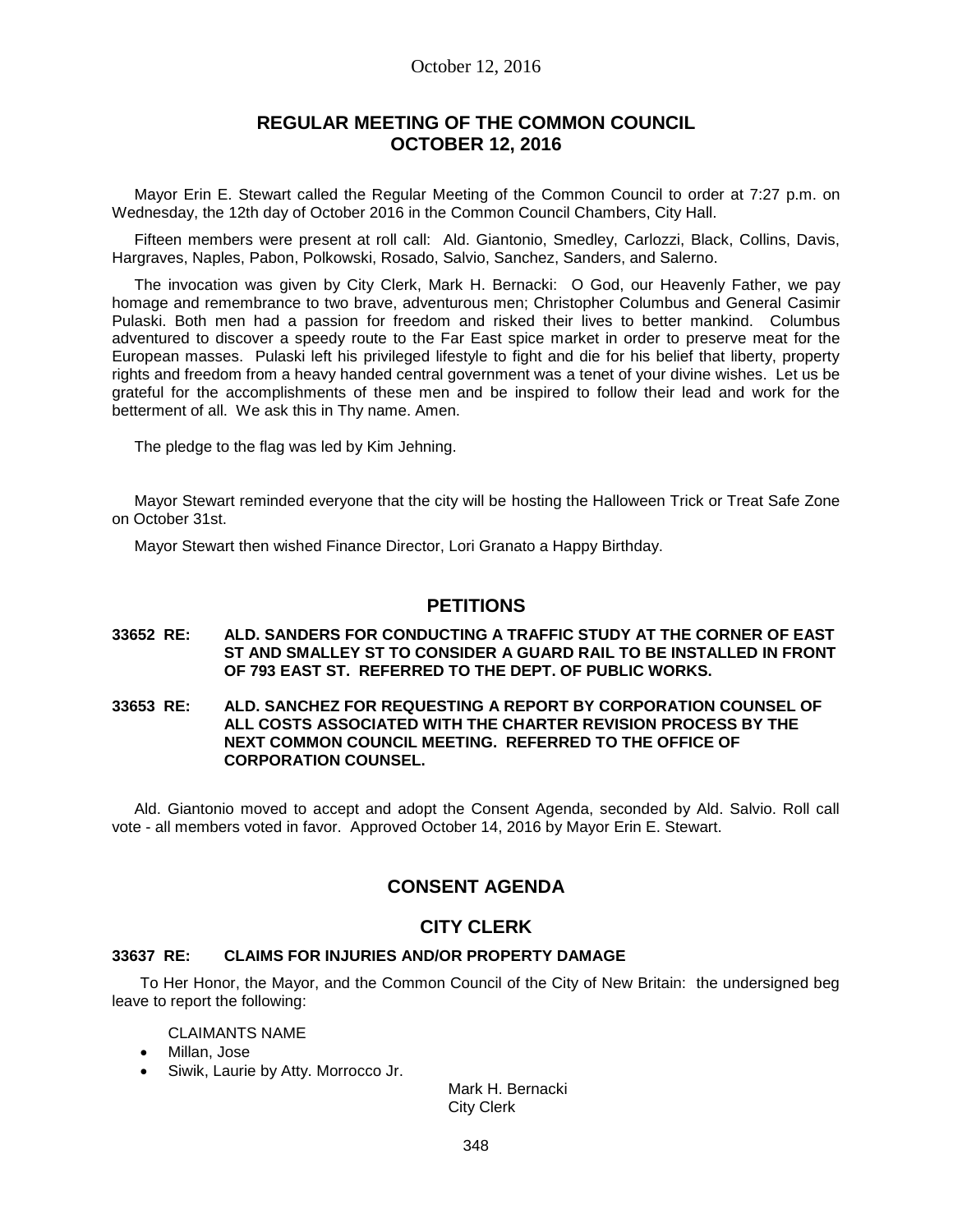# **OFFICE OF CORPORATION COUNSEL**

#### **33638 RE: MICHAEL ANDERSON V MAYOR ERIN E. STEWART ET AL**

To Her Honor, the Mayor, and the Common Council of the City of New Britain: the undersigned beg leave to report the following:

Please be advised that on October  $4<sup>th</sup>$ , 2016 the Honorable Judge Swienton granted summary judgment in favor of Mayor Erin Stewart, Police Chief Wardwell, Officer Rejean Ouellette and Officer Davin Saylor. The complaint stemmed from an arrest of the plaintiff which occurred on May 5, 2014 for violation of Connecticut General Statutes Sections 21a-279(a)(1), possession of less than one-half ounce cannabis, and violation of Connecticut General Statutes Section 7-146, loitering. The plaintiff had alleged that his constitutional rights were violated.

> Irena J. Urbaniak City Attorney

## **PURCHASING DEPARTMENT**

### **33639 RE: BID THRESHOLD ITEMS**

To Her Honor, the Mayor, and the Common Council of the City of New Britain: the undersigned beg leave to report the following:

In accordance with the New Britain Code of Ordinances, Section 2-566, a monthly report of purchases between \$500 and \$7,500 shall be provided to the Common Council. The report shall include a detailed description of items or services purchased, name of vendor, owner of business and dollar amount spent on each individual purchase as well as the aggregate total of spend to date for the fiscal year.

The Finance Department, Purchasing Division has provided an electronic list of monthly purchases. This document is available in the Council office for review by Council members.

Acceptance and adoption is respectfully requested.

#### Jack Pieper Purchasing Agent

#### **33640 RE:` REFUSE COLLECTION AND REMOVAL FROM VARIOUS CITY FACILITIES FOR THE PUBLIC WORKS DEPT**

To Her Honor, the Mayor, and the Common Council of the City of New Britain: the undersigned beg leave to report the following:

Public Bid No. 3897 was solicited and received in accordance with the Purchasing Ordinances of the City of New Britain for Refuse Collection and Removal from Various City Facilities for the Property Management Division. Funding is available for this purchase from the Public Works Department, Property Management Division's Building, Grounds Maintenance and Repairs, account numbers, 001316002-5435, City Hall, 001316003-5435, Police Headquarters, and 001316004-5435, Outside Grounds.

Invitations to bid were solicited and the bid was duly advertised in the New Britain Herald Newspaper, the City and State of Connecticut's Department of Administration Services websites and mailed to fifteen (15) Refuse Collection and Removal Companies. The Purchasing Agent did not receive any letters from the Refuse Collection and Removal Companies on the mailing list indicating they could not provide a response to the bid request. The responses received are on file in Town Clerk's Office.

The bids were reviewed for conformance to specifications by the Director of Fleet and Facilities and the Purchasing Agent. Therefore, the Director of Fleet and Facilities is recommending that the bid be awarded to CWPM, LLC of Plainville, CT who was the lowest bidder and met all of the bid specifications.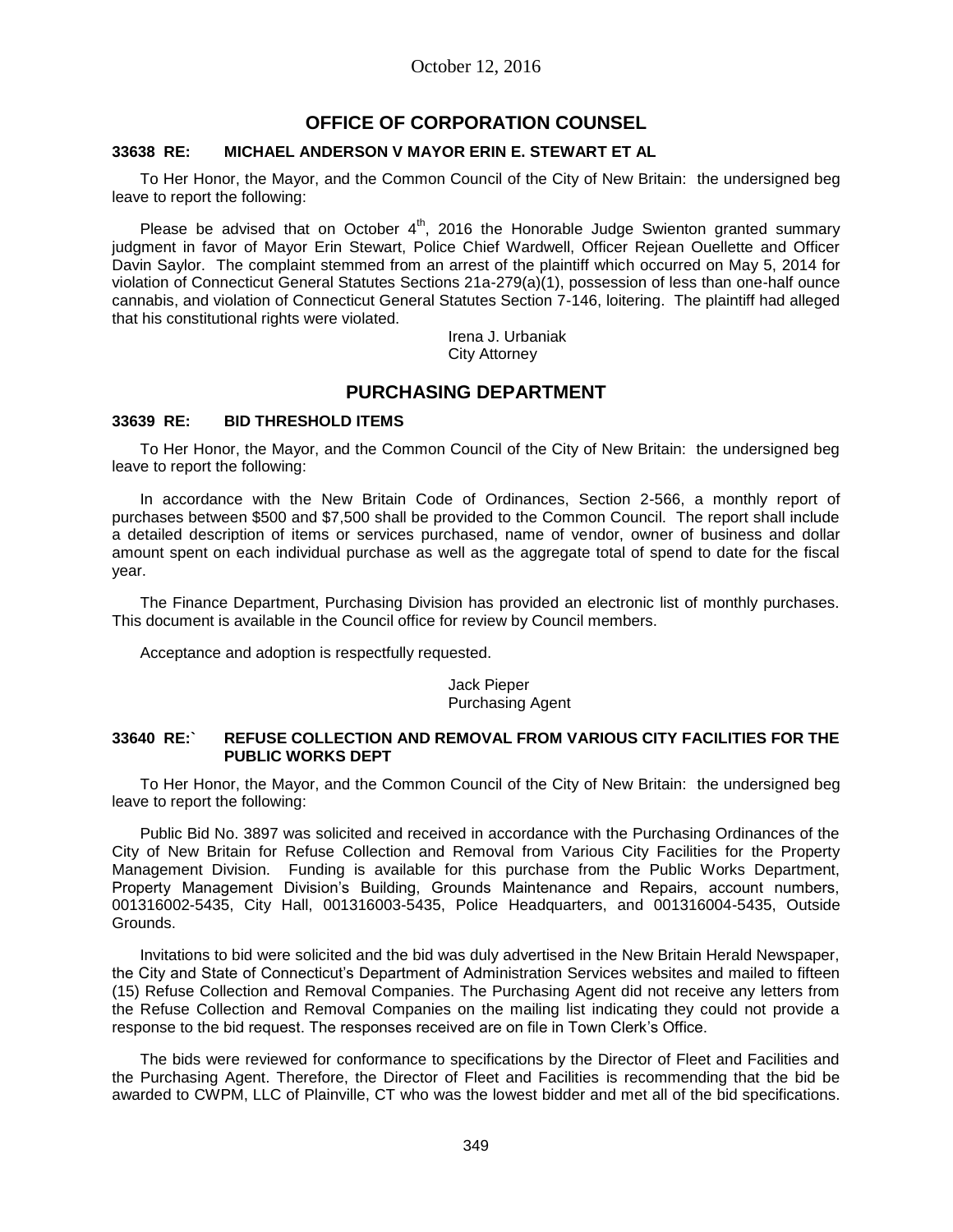CWPM, LLC currently has a contract with the City to provide Residential Curbside Rubbish, Recycling and Bulky Waste Collection Services for the Public Works Department.

RESOLVED: That the Purchasing Agent is hereby authorized to issue a purchase order and enter into a contract with CWPM, LLC of Plainville, CT for Refuse Collection and Removal at Various City Facilities per the weekly pricing indicated on the attached for a period from November 11, 2016 to November 10, 2019, per the terms, conditions and specifications of Public Bid No. 3897.

> Jack Pieper Purchasing Agent

### **33641 RE: SALE OF SURPLUS EQUIPMENT - FIRE DEPT.**

To Her Honor, the Mayor, and the Common Council of the City of New Britain: the undersigned beg leave to report the following:

Per Resolution 33363-2, dated February 10, 2016, the Purchasing Agent reports that he and the Fire Department's Administration conducted an on-line auction for their Surplus and Unrepairable Equipment. The on-line auction services were provided by Gov-Deals at no charge to the City. Gov-Deals provides on-line auction services for vehicles and equipment only to government agencies. They provide this service to over 5,900 municipalities and state governments in 48 states. They have over 315,000 registered buyers who receive e-mails from them regarding the items that they have on their website for auction.

The money received for the sale of the Surplus Equipment was deposited into the City's General Fund Account, 001624005-4481, General and Administrative, Sale of Property.

The highest bidders for the auctioned Equipment for the month of September 2016 are on file in Town Clerk's Office. It indicates the equipment, buyer, number of bids received and the dollar amount received for the equipment sold.

The total dollar amount that the City received for the on-line auction sale of the Surplus and Unrepairable Equipment during September 2016 was \$1,357.04.

> Jack Pieper Purchasing Agent

#### **33642 RE: EMERGENCY PURCHASE ORDER - REPLACEMENT OF BOILER AT CITY HALL**

To Her Honor, the Mayor, and the Common Council of the City of New Britain: the undersigned beg leave to report the following:

In accordance with City Code of Ordinances, Chapter 2, Article VIII, Division V, Section 2-606a, an emergency purchase order was authorized by the Mayor and issued to the vendor listed below on October 3, 2016

| Supplier                     | Item                       | Unit Price  |
|------------------------------|----------------------------|-------------|
| Advanced Mechanical Services | Replacement of a Boiler at | \$26.146.14 |
| Farmington, CT.              | City Hall                  |             |

The Purchasing Agent reports that no formal bid solicitation and advertisement as outlined in the Purchasing Ordinances were made for this item. In accordance with Section 2-606b of the City Code of Ordinances, the Purchasing Agent reports:

An emergency purchase order was requested by the Public Works Department, Property Management Division, to replace one of the boilers at City Hall. The boiler was no longer operational and had cracks in it and leaking water. With the fall season here, repairs were needed immediately to keep City Hall operational and open to the public and to prevent water pipes from freezing and breaking. Due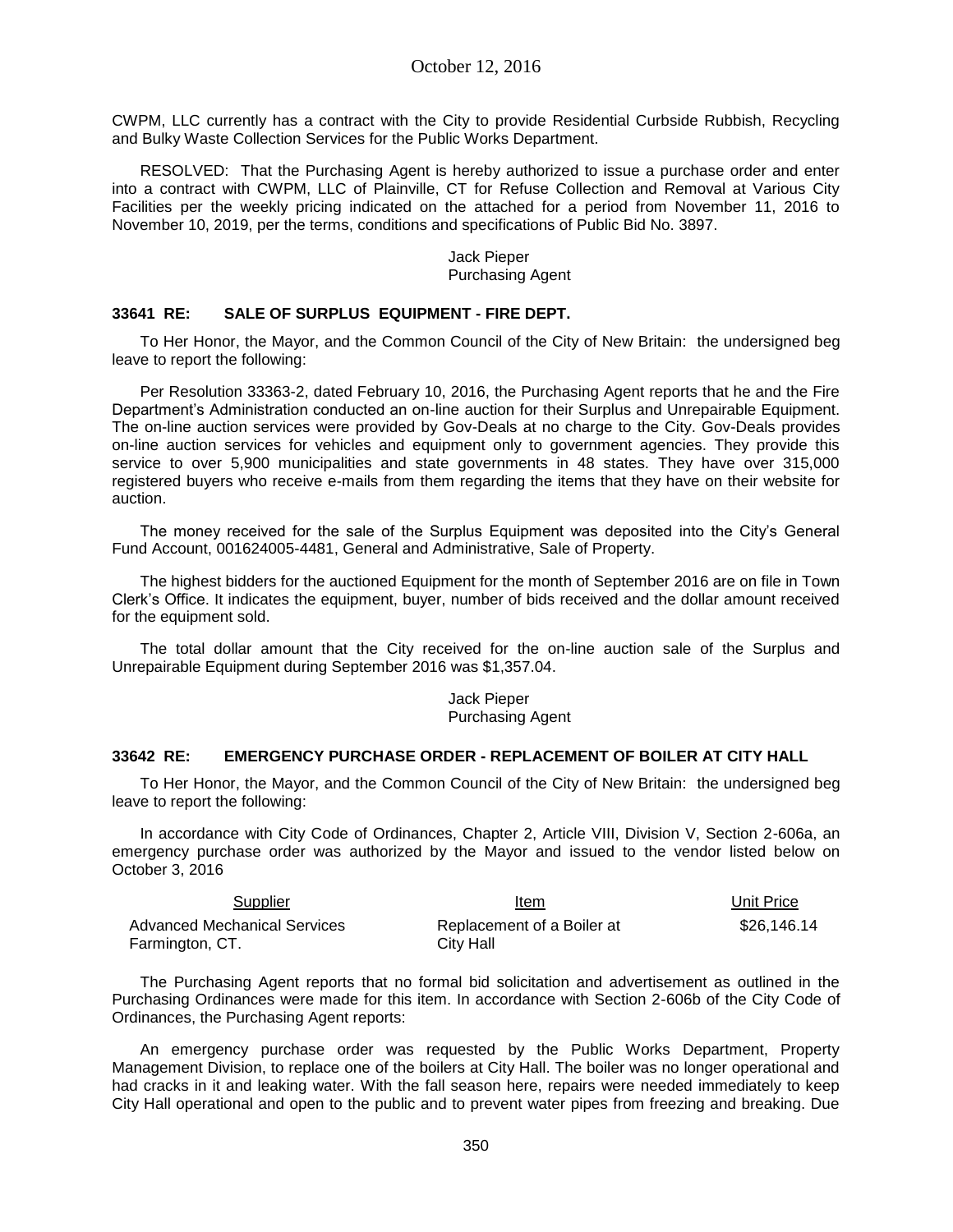to the urgency of replacing the boiler, the Director of Fleet and Facilities recommended that a purchase order be issued to Advanced Mechanical Services of Farmington, CT, a vendor that has done work and boiler replacement for the City in the past. Funding for this Replacement of the Boiler in City Hall came from the Public Works Department, Property Management Division's account number 2131600111- 52053, Property Management, City Hall Renovations.

### Jack Pieper Purchasing Agent

### **33643 RE: PURCHASE OF HEALTH SOFTWARE MODULE WITH ANNUAL MAINTENANCE AND SUPPORT - INFORMATION TECHNOLOGY DEPARTMENT**

To Her Honor, the Mayor, and the Common Council of the City of New Britain: the undersigned beg leave to report the following:

In accordance with City Code of Ordinances, Chapter 2, Article VIII, Division 1, Section 2-531 a purchase order was requested by the Information Technology Department for the purchase of a Health Software Module with Annual Maintenance and Support.

| Supplier                              | <b>Items &amp; Services</b>        | Price       |
|---------------------------------------|------------------------------------|-------------|
| <b>ViewPoint Government Solutions</b> | <b>Health Software Module</b>      | \$24,000.00 |
| Belmont., MA.                         | <b>Deployment Services</b>         | \$7,000.00  |
|                                       | Import & Integrate History Records | \$10,000.00 |
|                                       | Annual Maintenance and Support     | \$6,200.00  |
|                                       | <b>Total Cost</b>                  | \$47,200.00 |

The Information Technology Department has requested the licensing of a Health Inspection Software Module. This software is designed for city-wide management of all Environmental Health Inspection Records and facilitates the effective enforcement of the city's Health Ordinances. This is the third software installation module into the ViewPoint Government Solutions software package that the City has requested to license. Currently the City utilizes ViewPoint Government Solutions software for City wide building permits, mobile inspections and licensing, as well as an anti-blight mobile inspection and code enforcement component. The ViewPoint Health solution module is designed to work seamlessly together, keeping track of scheduled inspections of all licensed food service facilities, significantly reducing the process time of permits and health complaints. The module will greatly enhance access to necessary information for the proper operation of the Environmental Health Division, improve the safety of our citizens and increase the level of customer service to residents and local businesses. ViewPoint Government Solutions is the developer and sole source supplier of this software, bid solicitation for this purchase would not be beneficial to the City. Funding for this purchase is available in the Information Technology Department's account number, 001107006-5434 Information Technology Maintenance Contracts.

RESOLVED: The Purchasing Agent is hereby authorized to issue a purchase order for \$47,200.00 to ViewPoint Government Solutions of Belmont, MA. for the purchase of Health Software Module with Annual Maintenance and Support for the Information Technologies Department.

> Jack Pieper Purchasing Agent

# **COMMITTEE ON ADMINISTRATION, FINANCE AND LAW**

### **33608-1 RE: PROPOSED AMENDMENT TO SEC. 2-823 OF THE ORDINANCES REMOVING THE RESIDENCY REQUIRMENT FOR HUMAN RESOURCES DIRECTOR**

To Her Honor, the Mayor, and the Common Council of the City of New Britain: the undersigned beg leave to report the following: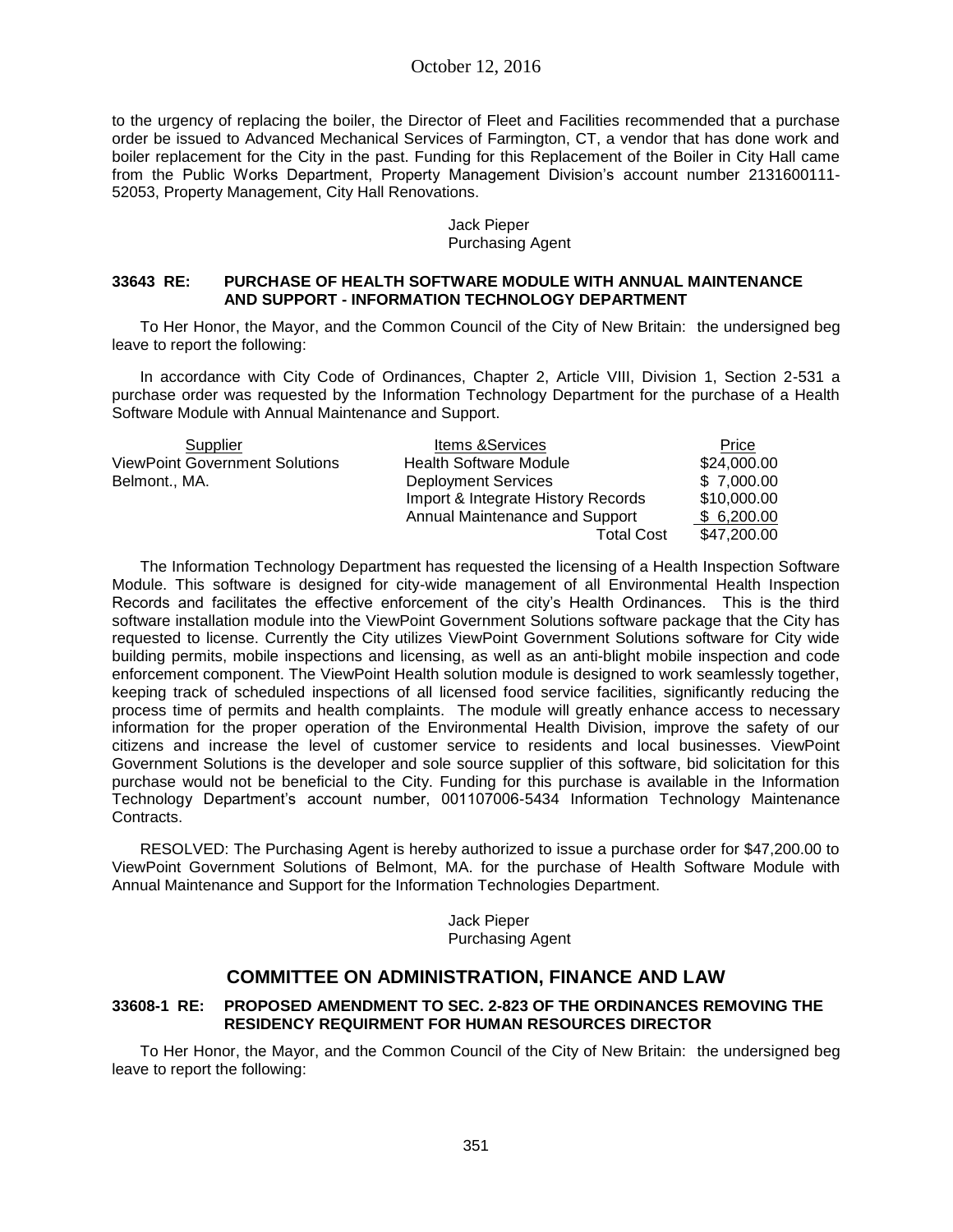The Committee on Administration, Finance and Law held a special meeting and public hearing on Wednesday, October 12, 2016, at 6:15 PM in Council Chambers, to which was referred the matter of item #33608, proposed amendment to the Code of Ordinances Sec. 2-823 to remove the residency requirement for Human Resources Director. The Committee on Administration, Finance and Law voted to accept and recommend that the following item be referred back to the Common Council with a favorable recommendation.

> Alderman Robert Smedley **Chair**

# **CLAIMS COMMITTEE**

## **33645 RE: SETTLEMENT OF CLAIMS ANTOINETTE BOGDANSKI, ANNE JOY RICH, JOSE M. JARAMILLO**

To Her Honor, the Mayor, and the Common Council of the City of New Britain: the undersigned beg leave to report the following:

The Standing Claims Subcommittee of the Committee on Administration, Finance and Law at a regular meeting held on Wednesday evening, October 5, 2016, at 6:00 PM in Room 201, City Hall, having held public hearings and made investigations of said claims, respectfully begs leave to recommend the following:

- A. RESOLVED; that the sum of \$3,025.06 be paid to Antoinette Bogdanski of 26 Erwin Street, New Britain, Conn., in full settlement of her claim of property damages sustained as a result of a city sewer main back up on August 20, 2016.
- B. RESOLVED; that the sum of \$400 be paid to Anne Joy Rich of 240 Smalley Street, New Britain, Conn., in full settlement of her claim of property damages sustained as a result of a fallen tree branch on August 15, 2016.
- C. RESOLVED, that the sum of \$1,000 be paid to Jose M. Jaramillo of 219 Amherst Street, New Britain, Conn., in full settlement of his claim of property damages sustained as a result of a fallen tree branch on July 22, 2016.

Alderman Don Naples **Chair** 

# **COMMITTEE ON PLANNING, ZONING AND HOUSING**

### **33560-2 RE: CONVEYANCE OF PROPERTY KNOWN AS 125 COLUMBUS BLVD TO XENOLITH PARTNERS, LLC**

To Her Honor, the Mayor, and the Common Council of the City of New Britain: the undersigned beg leave to report the following:

The Committee on Planning, Zoning and Housing held a special meeting and public hearing on Tuesday, October 11, 2016, at 7:00 PM in Council Chambers, to which was referred the matter of item #33560-1, conveyance of property known as 125 Columbus Boulevard to Xenolith Partners, LLC for not less than One Hundred and Fifty Thousand Dollars. The Committee on Planning, Zoning and Housing voted to accept and recommend that the following item be referred back to the Common Council with a favorable recommendation.

> Alderman Christopher Polkowski Chair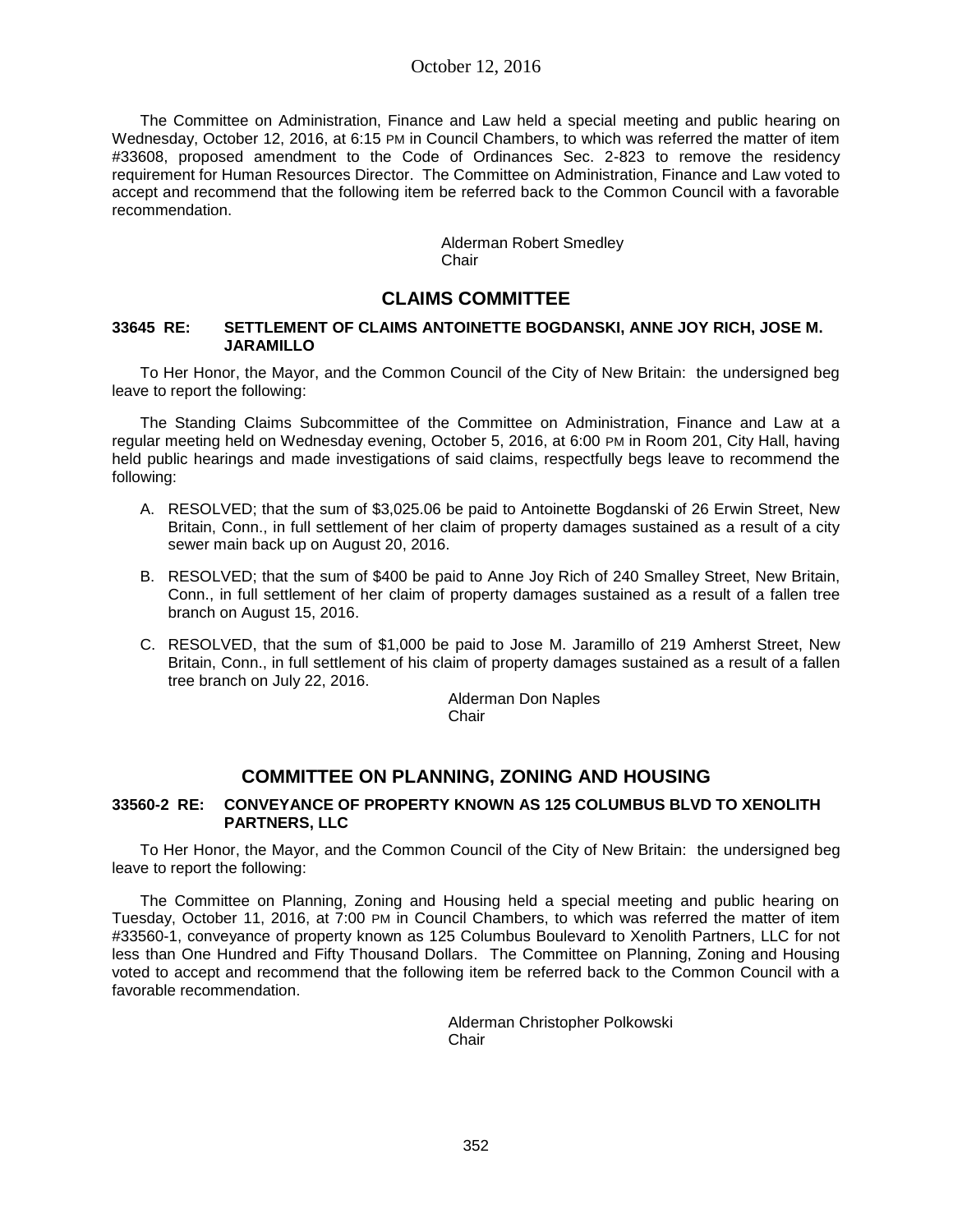# **REPORTS OF LEGISLATIVE COMMITTEES, BOARDS, COMMISSIONS AND DEPARTMENTS**

## **DEPARTMENT OF PUBLIC WORKS**

#### **33612-1 RE: SAINT JOHN PAUL II SCHOOL PAVEMENT REPAIR WORK**

To Her Honor, the Mayor, and the Common Council of the City of New Britain: the undersigned beg leave to report the following:

The following report details New Britain Public Works pavement repair work at the Saint John Paul II School which was performed in August at the request of the city's Registrar of Voters in preparation for an upcoming election. The general purpose of the work performed was to make the pavement area safer for pedestrians in preparation for the election.

56.12 tons of asphalt was used for the pavement repairs performed at a cost of \$4,105.32. This cost was invoiced by Public Works and reimbursed by both the Democratic and Republican Registrar of Voters at a cost of \$2,052.66 each.

The pavement repair work involved 84 man-hours between a Public Works General Foreperson, a Foreperson, Equipment Operators, and Maintainers at a total labor cost of \$2,439.48. All of the work involved was performed during regular work hours, and no overtime expenses were incurred. Equipment used for this operation was provided as an in-kind service, and similar to a number of other assignments Public Works performs in support of other city departments, the city's Board of Education, and special revenue funds including Stanley Golf Course, Fairview Cemetery, and the Water and Sewer divisions of Public Works. We did not seek reimbursement for our labor costs or equipment usage.

> Mark E. Moriarty, Director Public Works

Ald. Carlozzi moved to accept, seconded by Ald. Collins. So voted. Approved October 14, 2016 by Mayor Erin E. Stewart.

# **TAX COLLECTOR**

### **33644 RE: TAX ABATEMENTS, CORRECTIONS AND REFUNDS**

To Her Honor, the Mayor, and the Common Council of the City of New Britain: the undersigned beg leave to report the following:

The Collector of Taxes has referred a list of tax abatements, corrections and refunds. Acceptance and adoption is respectfully recommended.

> Cheryl S. Blogoslawski Tax Collector

Ald. Carlozzi moved to accept, seconded by Ald. Collins. So voted. Approved October 14, 2016 by Mayor Erin E. Stewart.

# **RESOLUTIONS RETURNED FROM COMMITTEE**

### **33608-2 RE: AMENDMENT TO SEC. 2-823 REMOVING THE RESIDENCY REQUIREMENT FOR HUMAN RESOURCES DIRECTOR**

To Her Honor, the Mayor, and the Common Council of the City of New Britain: the undersigned beg leave to recommend the adoption of the following: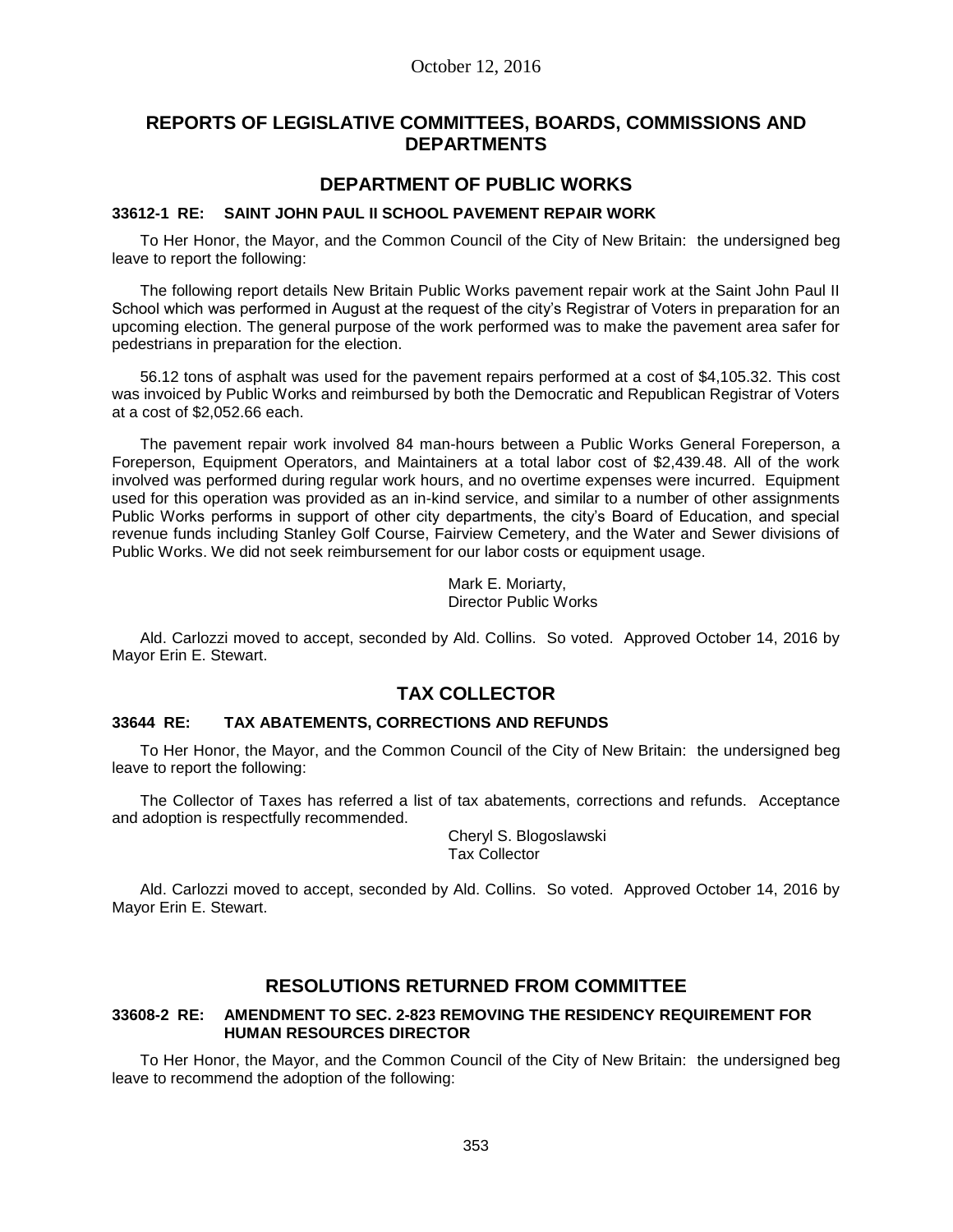Resolution Summary: INTENT AND PURPOSE. To amend Section 2-823 of the Code of Ordinances to remove the residency requirement for Human Resources director for the purpose of expanding the pool of eligible candidates.

BE IT ORDAINED BY THE COMMON COUNCIL OF THE CITY OF NEW BRITAIN that the Chapter 2, Section 2-283 of the Code of Ordinances, City of new Britain, be amended as follows (inserted text appears in underline; deleted texts appears in strikethrough; new sections begin with the word [new]):

#### Sec. 2-823 Examinations.

Open-competitive examinations shall be administered by the personnel director or by a competent outside agency.

All tests shall be practical and appropriate and shall consist only of subjects which will fairly determine the capacity of the person examined to perform the essential duties of the position, and may include tests of physical and psychological fitness or of manual skill. Any oral portion of the test shall be conducted by persons qualified in the relevant field. Efficiency in service shall be considered in connection with tests for promotion. No credit shall be allowed for service rendered under a provisional or emergency appointment.

Failure of the candidate appointed to a department head position, with the exception of the positions of finance director and human resources director to take up permanent residence in New Britain within one (1) year after the conclusion of the probationary period, shall result in immediate termination of employment.

Alderman Jamie Giantonio

Ald. Giantonio moved to accept and adopt, seconded by Ald. Salerno Resolution adopted with Ald. Carlozzi and Ald. Sanchez opposed. Approved October 14, 2016 by Mayor Erin E. Stewart.

### **33560-3 RE: THE CONVEYANCE OF 125 COLUMBUS BLVD TO XENOLITH PARTNERS, LLC FOR NOT LESS THAN \$150,000**

To Her Honor, the Mayor, and the Common Council of the City of New Britain: the undersigned beg leave to recommend the adoption of the following:

WHEREAS, by Resolution No. 33560, dated July 13, 2016, the Common Council has designated POKO Partners, LLC as the developer of the property located at 125 Columbus Boulevard and authorized Mayor Erin E. Stewart to negotiate a sales price and to execute all necessary documents for the development agreement and conveyance of the property, including a Purchase and Sale Agreement; AND

WHEREAS, the developer plans to create Columbus Commons, a two-phase, mixed-use development at 125 Columbus Boulevard; AND

WHEREAS, the anticipated development will include two five story L-shaped mixed-use buildings with approximately 144 residential units with an interior courtyard in addition to commercial, retail and/or office space on the first floor; AND

WHEREAS, the expected total cost of the development project is anticipated to be approximately \$58,000,000.00; AND

WHEREAS, Andrea Kretchner is a member of POKO Partners, LLC and has requested an assignment of the development project from POKO Partners, LLC to Xenolith Partners, LLC as a result of unforeseen circumstances at POKO Partners, LLC; AND

WHEREAS, all of the City's negotiations to-date have been with Andrea Kretchner who will be the principal partner of Xenolith Partners, LLC; AND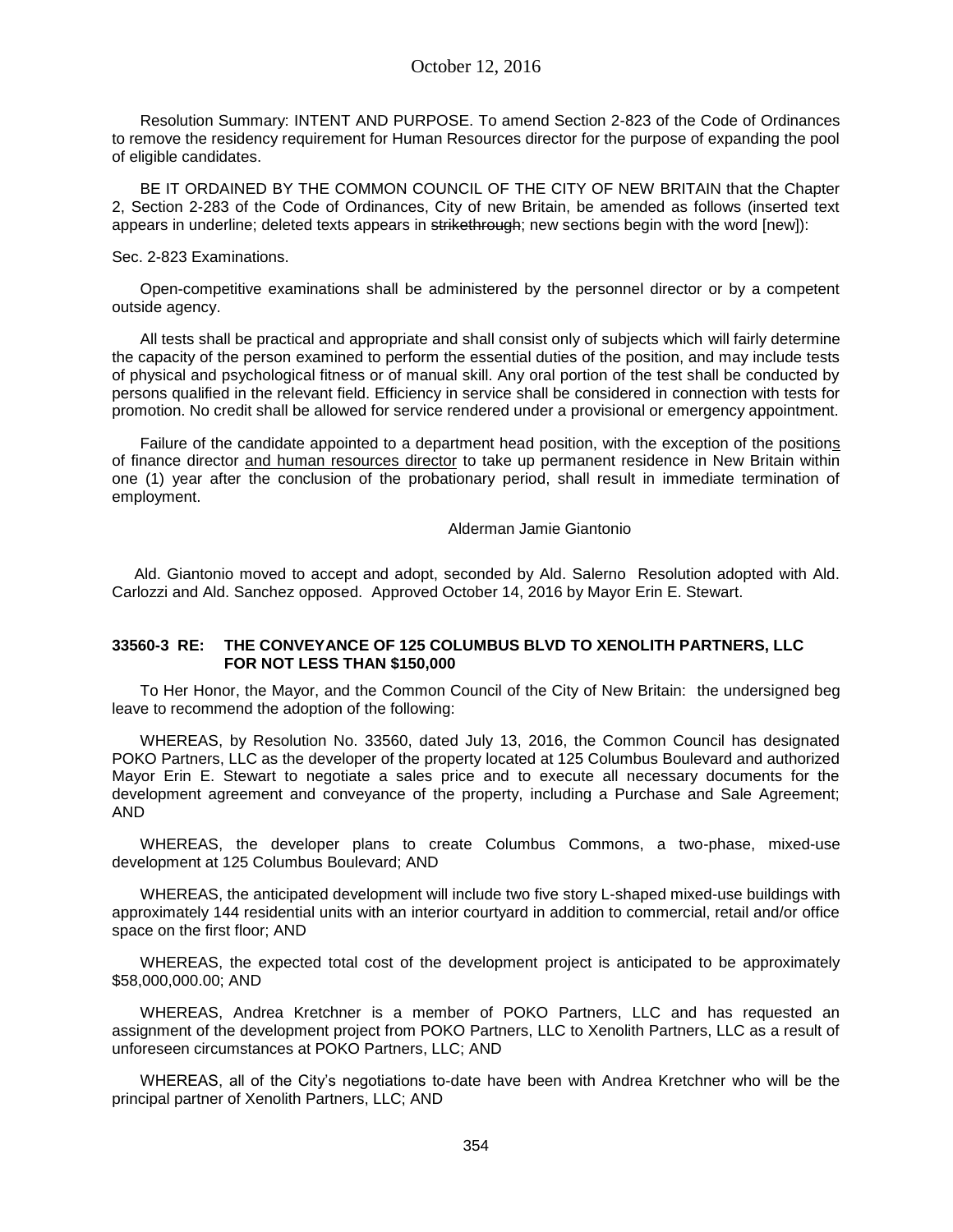WHEREAS, pursuant to Section 2-534 of the City of New Britain Code of Ordinances, Mayor Stewart has consented to an assignment of the Purchase and Sale Agreement authorized in Resolution No. 33560 from POKO Partners, LLC to Xenolith Partners, LLC; AND

WHEREAS, Mayor Stewart has approved the sale of 125 Columbus Boulevard subject to the approval of the Common Council; now therefore be it.

RESOLVED, that the Common Council hereby approves the sale of 125 Columbus Boulevard by the City of New Britain to Xenolith Partners, LLC for the purchase price of not less than One Hundred Fifty Thousand Dollars (\$150,000.00) and further authorizes the Mayor to sign any and all documents necessary for the conveyance of said property.

Alderman Jamie Giantonio

Ald. Giantonio moved to accept and adopt, seconded by Ald. Rosado. So voted.Approved October 14, 2016 by Mayor Erin E. Stewart.

# **NEW BUSINESS**

# **RESOLUTIONS**

### **33646 RE: OCTOBER - BREAST CANCER AWARENESS MONTH**

To Her Honor, the Mayor, and the Common Council of the City of New Britain: the undersigned beg leave to recommend the adoption of the following:

WHEREAS, excluding skin cancer, breast cancer is the most common cancer in women: it is the second leading cause of cancer death in women, after lung cancer; and

WHEREAS, the chance of a woman having invasive breast cancer some time during her life is about 1 in 8. The chance of dying from breast cancer is about 1 in 36; and

WHEREAS, currently there are over 2.8 million women living in the United States who have been treated for breast cancer; and

WHEREAS, approximately 40,000 women will die from the disease this year; and

WHEREAS, Men are also able to get breast cancer and, in fact, there are 2,360 cases every year of breast cancer in men in the United States; and

WHEREAS, it is not yet known exactly what causes breast cancer, but what is known, is that certain risk factors are linked to the disease; and

WHEREAS, woman age 40 and older should have a mammogram annually. Women in their 20s and 30s should have a clinical breast exam as part of a regular exam by a health expert; and

WHEREAS, studies show that regular mammography screening of women between the ages of 50 and 69 reduces breast cancer mortality by approximately 30% in this age group. However, women with breast cancer will not benefit from mammography screening unless they have access to appropriate treatment; and

WHEREAS, the earlier breast cancer is found, the better the chances that treatment will work; and

WHEREAS, the most common sign of breast cancer is a new lump or mass. A lump that is painless, hard and has uneven edges is more likely to be cancer, but some cancers are tender, soft and rounded; therefore, it is important to have anything unusual checked by your doctor; and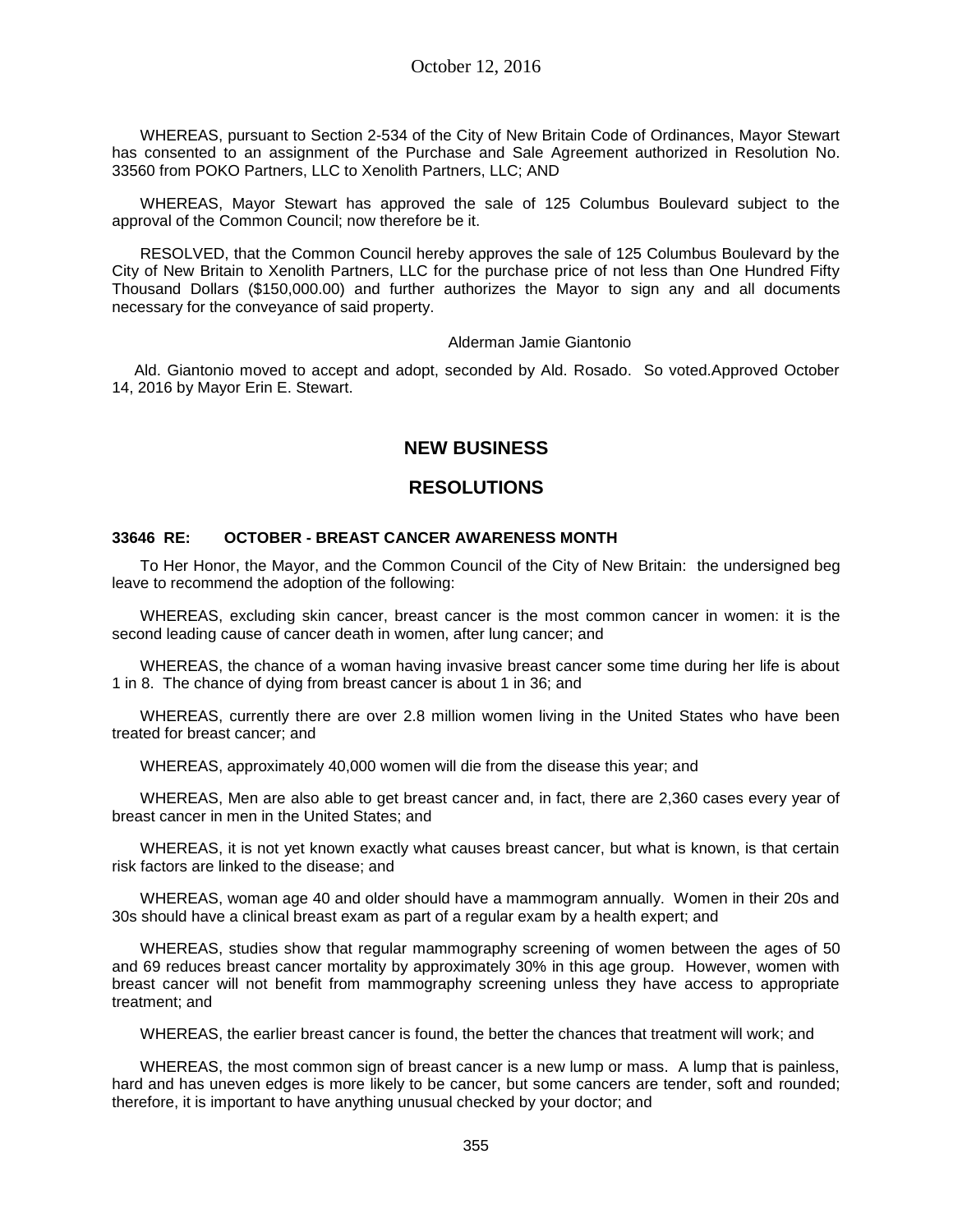WHEREAS, Breast Cancer Awareness Month is a special opportunity every year to focus attention on this urgent challenge that affects us all in some way; NOW, THEREFORE BE IT

RESOLVED, that the City of New Britain recognizes October as Breast Cancer Awareness Month and wants the citizens of the City to be aware of this disease, its risks and symptoms and are encouraged to self-screen monthly and be screened regularly.

> Alderwoman Shirley Black Alderman Carlo Carlozzi, Jr. Alderman Jamie Giantonio Alderman Louis G. Salvio Alderman Daniel M. Salerno Alderman Jim Sanders Jr.

Ald. Black moved to accept and adopt, seconded by Ald. Black. So voted.Approved October 14, 2016 by Mayor Erin E. Stewart.

### **33647 RE: 21ST CENTURY COMMUNITY LEARNING CENTERS GRANT**

To Her Honor, the Mayor, and the Common Council of the City of New Britain: the undersigned beg leave to recommend the adoption of the following:

Program Objective: The Parks, Recreation and Community Services Department will provide comprehensive arts after school programming at Pulaski Middle School for students in grades six through eight. Students are targeted to attend the after school program from 2:50 to 5:45 p.m. five days a week. The three major components of the after school program are academic enrichment, art and recreation, and family involvement.

Initial Year of Grant Funding: October 1, 2016.

Local Program Operation Department: Parks, Recreation and Community Services Department.

Resolution Purpose: The Recreation Division was granted money for a 21<sup>st</sup> Century Community Learning Centers After School Program from the Consolidated School District of New Britain. This is a three-year grant, and the Recreation Division is respectfully requesting that the Finance Department set up expenditures and revenue accounts per resolution below.

WHEREAS, the City, through its Recreation Division, will administer the 21<sup>st</sup> Century Learning Centers grant as the A.R.T. After School Programs at Pulaski Middle School, and

WHEREAS, funding has been granted for this program that will provide services such as art, recreational, wellness activities, homework help, and enrichment activities to City youth in an after-school environment at Pulaski Middle School, and

WHEREAS, the 21<sup>st</sup> Century Community Learning Centers Grant monies will pay for personnel and administrative costs associated with the proposed programming strategy for the period of October 1, 2016, through September 30, 2017, and

WHEREAS, the Recreation division is requesting approval of this grant in the amount of \$46,550, therefore, be it

RESOLVED, that the total amount of \$46,550. be appropriated in the City's special revenue fund account structure in accordance with the requirements of the grantor agency.The account number has been established by the Finance Director, then it be further

RESOLVED, that the Common Council authorizes Mayor Erin E. Stewart to sign appropriate documents required for this grant.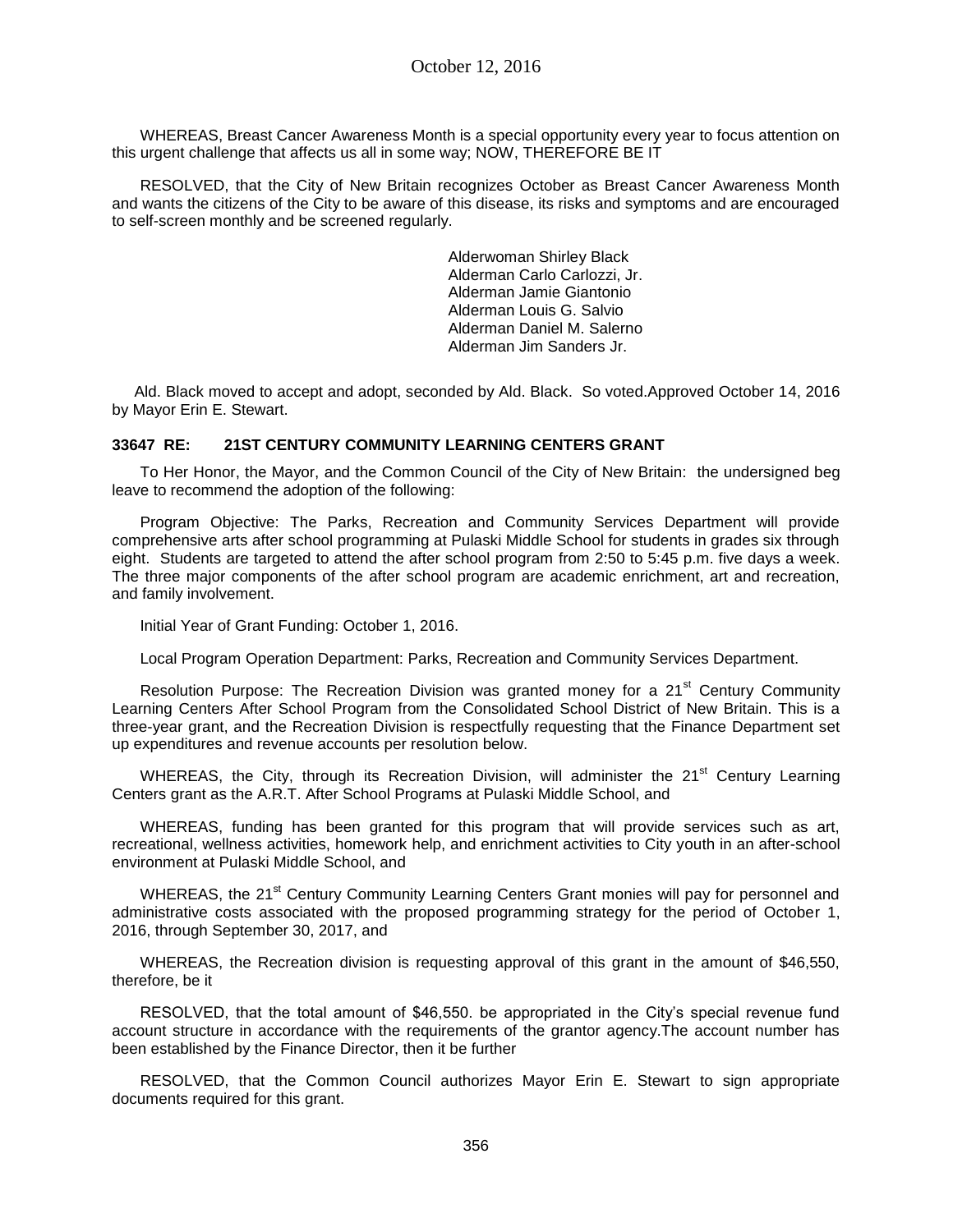| Revenue-CSDNB                    | \$46,550.00 |
|----------------------------------|-------------|
| Part-time salaries               | \$17,842.50 |
| Medicare                         | \$275       |
| Data Processing                  | \$500       |
| Telecommunications               | \$100       |
| Rental/lease of property         | \$20,000    |
| Advertising                      | \$200       |
| Office supplies                  | \$500       |
| Operating materials and supplies | \$6032.50   |
| Fees, memberships, conferences   | \$1,100     |
| TOTAL:                           | \$46,550    |
|                                  |             |

Alderwoman Shirley Black Alderman Jerrell Hargraves Alderman Daniel Salerno Alderman Louis Salvio

Ald. Hargraves moved to accept and adopt, seconded by Ald. Collins. So voted.Approved October 14, 2016 by Mayor Erin E. Stewart.

## **33648 RE: CREATION OF POSITION OF BUILDING OFFICIAL**

To Her Honor, the Mayor, and the Common Council of the City of New Britain: the undersigned beg leave to recommend the adoption of the following:

RESOLUTION SUMMARY: PURPOSE. To create a position of Building Official.

WHEREAS, a request to create a position of Building Official was presented to the Civil Service Commission, which is on file in the Town Clerk's Office; and

WHEREAS, the Civil Service Commission reviewed the proposal at its meeting on October 3, 2016; and

WHEREAS, the Civil Service Commission found merit in the creation of the position and unanimously approved it.

BE IT RESOLVED that the Common Council of the City of New Britain approve the creation of the position of Building Official.

> Alderman Don Naples Common Council Liaison Civil Service Commission

Alderman Kristian Rosado Common Council Liaison Civil Service Commission

Alderman Louis Salvio Common Council Liaison Civil Service Commission

Alderman Emmanuel Sanchez Common Council Liaison Civil Service Commission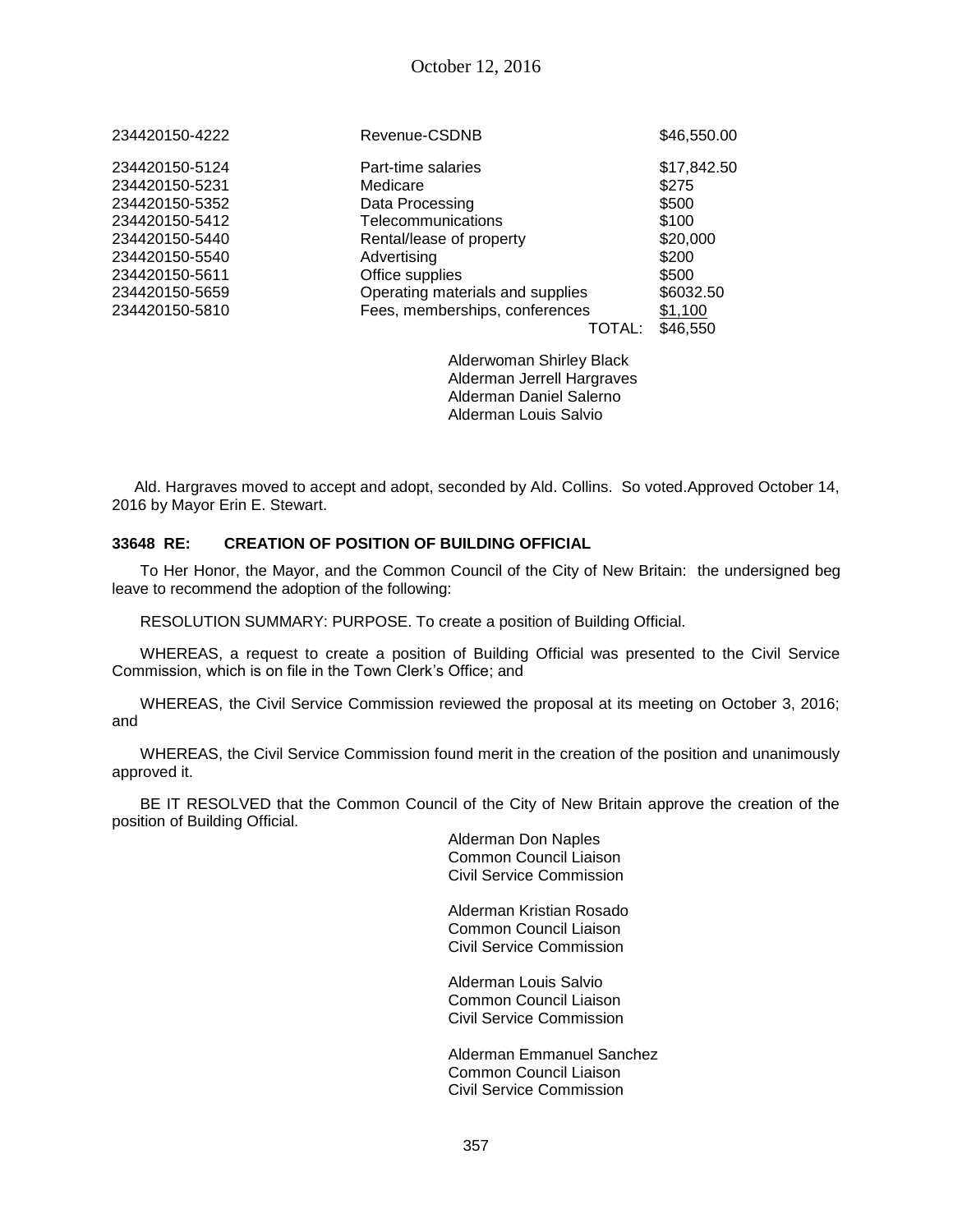Ald. Rosado moved to accept and adopt, seconded by Ald. Collins. So voted.Approved October 14, 2016 by Mayor Erin E. Stewart.

### **33649 RE: STATE DEPT. OF EDUCATION AFTER SCHOOL GRANT - EVERY KID COUNTS**

To Her Honor, the Mayor, and the Common Council of the City of New Britain: the undersigned beg leave to recommend the adoption of the following:

Program Objective: The Parks and Recreation Department will provide comprehensive after school programming at six elementary school sites: Chamberlain Elementary, Gaffney Elementary School, Jefferson Elementary School, Northend Elementary, Smith Elementary, and Smalley Academy. Students in grades three through five are targeted to attend the after school program from 3:35 to 5:45 p.m. The three major components of the after school program are academic enrichment, recreation and wellness, and family involvement.

Initial Year of Grant Funding: July 1, 2015.

Local Program Operation Department: Parks, Recreation and Community Services Department.

Resolution Purpose: The Recreation Division is requesting approval of two (2) State Department of Education, After School Grants in the total amount of \$326,772. This is year two of a two-year After School Grant, and the Recreation Division is respectfully requesting that the Finance Department set up expenditures and revenue accounts per resolution below.

WHEREAS, the City, through its Recreation Division, has received two State Department of Education, After School Grants for elementary after-school programs for a two year grant period, this being the second year.The total funding over two years is \$669,462. Funding has been granted for these programs that will provide services such as recreational and wellness activities, homework help, and enrichment activities to City youth in an after-school environment, and

WHEREAS, the State Department of Education, After School Grant monies will pay for personnel and administrative costs associated with the proposed programming strategy for the period of July 1, 2016, through June 30, 2017, therefore, be it

RESOLVED, that the total amount of \$326,772 be appropriated in the City's special revenue fund account structure in accordance with the requirements of the grantor agency. The account number has been established by the Finance Director, then it be further

RESOLVED, that the Finance Department is authorized to enter into agreement with required consultants specified by the State of Connecticut, Department of Education for evaluation,computerization, and training sessions, fully funded by the grant money, then it be further

RESOLVED, that the Common Council authorizes Mayor Erin E. Stewart to sign appropriate documents required for this grant.

> Alderwoman Shirley Black Alderman Jerrell Hargraves Alderman Daniel Salerno Alderman Louis Salvio

Ald. Hargraves moved to accept and adopt, seconded by Ald. Rosado. So voted. Approved October 14, 2016 by Mayor Erin E. Stewart.

## **33650 RE: CCSU FACILITY USE & NON DISCRIMINATION CERTIFICATION**

To Her Honor, the Mayor, and the Common Council of the City of New Britain: the undersigned beg leave to recommend the adoption of the following:

The City, through its Parks, Recreation, & Community Services Department, partners with Central Connecticut State University for programs and events held on the CCSU campus, including the Winter Tennis Program held in CCSU's Indoor Sports Bubble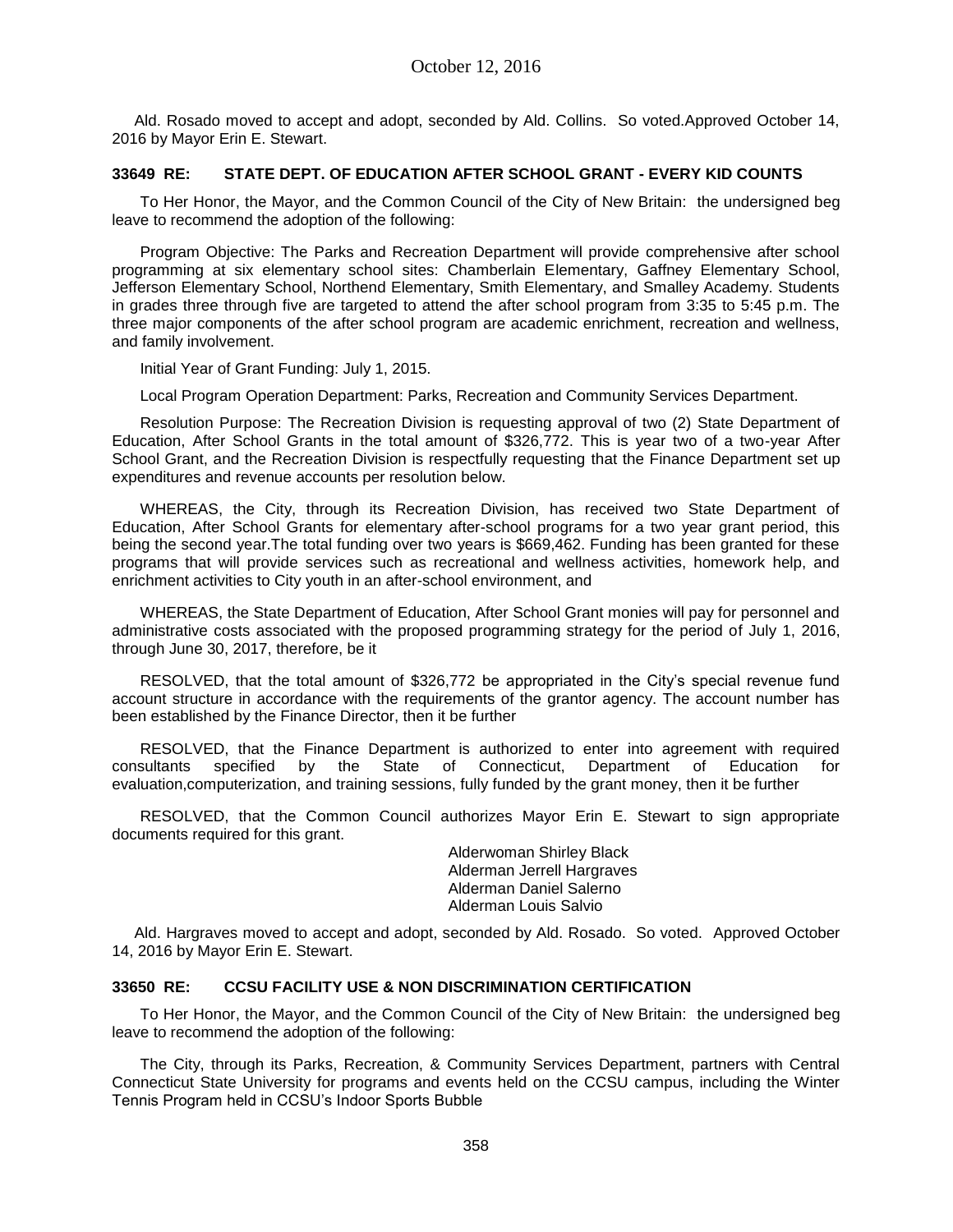WHEREAS, the Indoor Tennis Program is scheduled to run February-March 2017 and is in its 24<sup>th</sup> consecutive year, AND

WHEREAS, the usage fee for the facility is waived by Central Connecticut State University, AND

WHEREAS, the Parks & Recreation Department pays supervision charges of \$15 per hour, AND

WHEREAS, 50 youth from New Britain participate in the program, AND

WHEREAS, the Central CT State University Event Management requires a signed facility use agreement in order to authorize use of their rental facility, THEREFORE BE IT

RESOLVED, that the New Britain Common Council authorizes that the Mayor of the City of New Britain, is empowered and authorized to execute contracts and all related agreements on behalf of the City to utilize the Central Connecticut State University Campus Facilities including, but not limited to, the Indoor Sports Bubble, all gymnasiums, pools, athletic fields now and for all future events. AND BE IT FURTHER

RESOLVED, That the City of New Britain, hereby adopts as its policy to support the nondiscrimination agreements and warranties required to support nondiscrimination under the Connecticut General Statutes § 4a-60(a)(1) and §4a-60a(a)(1), as amended in the State of Connecticut Public Act07-245 and sections 9(a)(1) and 10(a)(1) of Public Act 07-142.

Alderwoman Shirley Black Alderman Jerrell Hargraves Alderman Daniel Salerno Alderman Louis Salvio

Ald. Salerno moved to accept and adopt, seconded by Ald. Salvio. So voted.Approved October 14, 2016 by Mayor Erin E. Stewart.

## **33651 RE: FISCAL YEAR 2015-2016 BUDGET TRANSFER – GENERAL FUND**

To Her Honor, the Mayor, and the Common Council of the City of New Britain: the undersigned beg leave to recommend the adoption of the following:

Whereas, revenue, expenditure, encumbrance and accrual activities for Fiscal Year 2015-2016 have concluded,

Whereas, the Fiscal Year 2015-2016 General Fund results from operations (unaudited) are in a surplus position as summarized below:

|                                     | Budget        | Actual        | Variance     |
|-------------------------------------|---------------|---------------|--------------|
| Revenue                             | \$226,436,952 | \$228,817,970 | \$2,381,018  |
| <b>Expenditures</b>                 | \$226,436,952 | \$215,433,155 | \$11,003,797 |
| <b>FY16 Surplus from Operations</b> |               |               | \$13,384,815 |
| (unaudited))                        |               |               |              |

Whereas, the following schedule depicts the General Fund operating results (audited) for the previous six (6) years:

| FY 2015  | SS. | 9.978.000   |
|----------|-----|-------------|
| FY 2014  | \$  | (7,630,000) |
| FY 2013: | \$  | 395,000     |
| FY 2012: | \$  | 153.000     |
| FY 2011: | S   | 3,011,000   |
| FY 2010: | \$  | (988,000)   |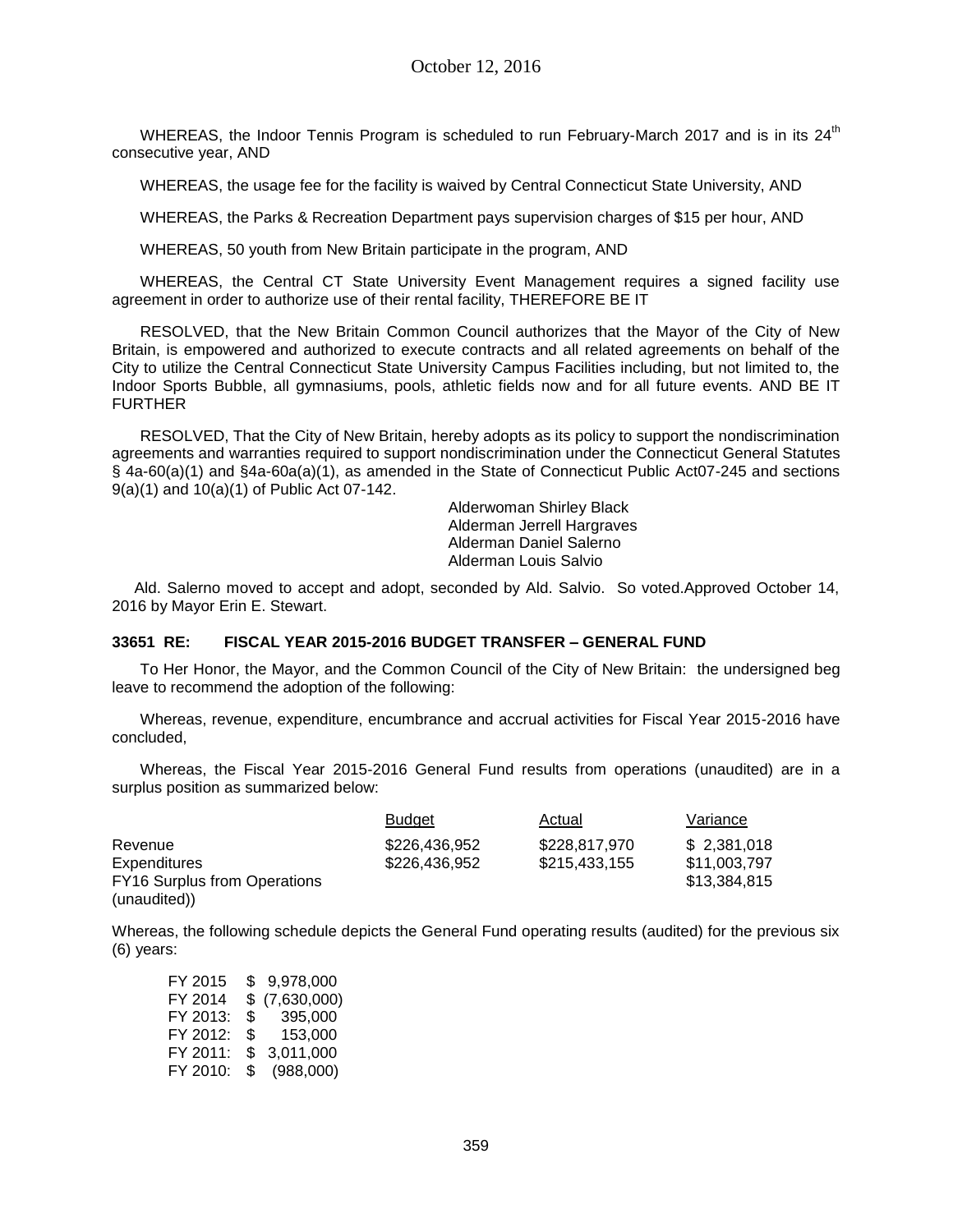Whereas, revenues budgeted for the MBR offset (a revenue offset to the minimum budget requirement (MBR) for BOE) were not realized while revenues from police specials, tax collections, debt premium and miscellaneous collections were higher than anticipated. In addition expenditures for medical insurance, municipal insurance and debt service were lower than anticipated, and

Whereas, to more accurately reflect Fiscal Year 2015-2016 operating results, a budget transfer is proposed to adjust both revenue and expenditure budgets to more accurately reflect actual funds received/disbursed, and

Whereas, \$10,000,000 of the FY16 operating surplus has been assigned and adopted in the FY 17 General Fund budget for tax relief under Resolution #33452-5 dated June 2, 2016, and

Therefore, Be It Resolved, that the remaining FY 16 surplus from operations be assigned for future tax stabilization.

Therefore, Be It Further Resolved, that the line item transfers within the General Fund, as outlined in the attachment, for the fiscal year ending June 30, 2016 be made and put on file in the Town Clerk's Office.

> Alderman Daniel Salerno Alderman Carlo Carlozzi, Jr. Alderman Jamie A. Giantonio

Ald. Giantonio moved to accept and adopt, seconded by Ald. Polkowski. So voted.Approved October 14, 2016 by Mayor Erin E. Stewart.

### **33387-1 RE: PUBLIC PARKING SYSTEM - AUTHORIZATION TO ENTER INTO NEGOTIATIONS WITH PROSPECTIVE PARKING OPERATORS**

To Her Honor, the Mayor, and the Common Council of the City of New Britain: the undersigned begs leave to recommend the adoption of the following:

WHEREAS, the City of New Britain has an extensive public parking system including the ownership of 3 parking garages containing approximately 1,920 spaces, 4 surface parking lots containing approximately 100 spaces, and 315 metered parking spaces on City streets; and

WHEREAS, the parking system revenues that the City has historically collected have not offset the operation and maintenance cost of the parking system facilities; and

WHEREAS, William Blair & Company, L.L.C. serves as the external project manager for a potential public private partnership (the "P3 Project") for the parking system and is developing a strategy for pursuing a possible lease transaction involving the parking system, including developing a list of possible participants, all in accordance with Resolution #33387 approved by the Common Council on February 10, 2016; and

WHEREAS, William Blair & Company, L.L.C. is also preparing a memorandum that describes the parking system's operations and financial condition; and

WHEREAS, Desman Associates serves as the City's parking consultant for the P3 Project, and has conducted a review and study of the parking system assets and has prepared a due diligence memorandum describing the City's parking system's assets in order to develop realistic projections of the future financial performance of the parking system, also in accordance with the Resolution #33480 approved by the Common Council on May 11, 2016; and

WHEREAS, the external project manager and parking consultant have recommended that the City negotiate with prospective parking operators to determine if an agreement can be structured that will allow the City to enter into a P3 Project for the City's parking system.

NOW, THEREFORE, BE IT RESOLVED that Mayor Erin E. Stewart is hereby authorized, on behalf of the City, to enter into negotiations with prospective parking operators to operate and maintain the City's parking system in connection with a P3 Project.

Alderman Jamie Giantonio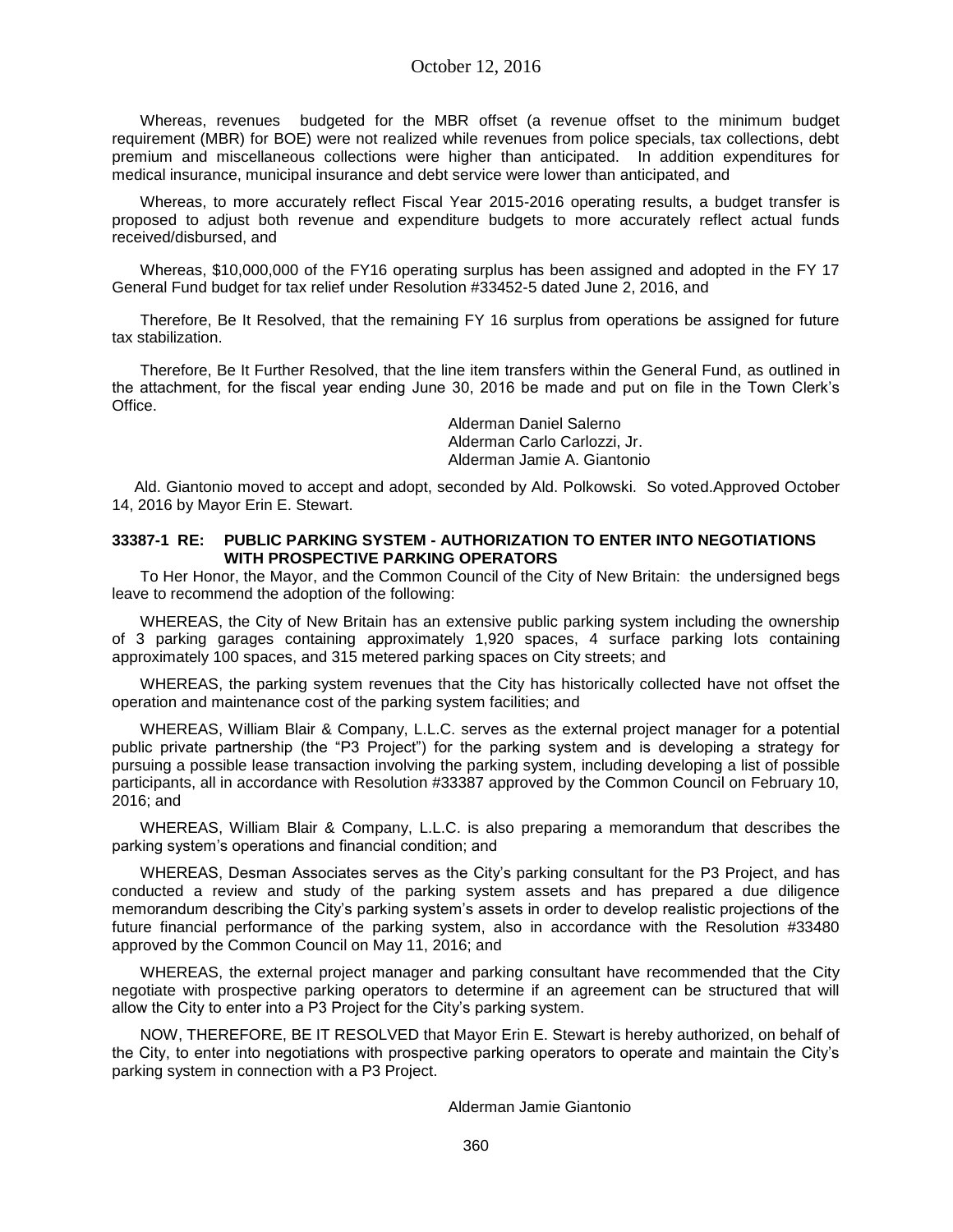Ald. Giantonio moved to accept and adopt, seconded by Ald. Collins. Resolution adopted with Ald. Carlozzi opposed. Approved October 14, 2016 by Mayor Erin E. Stewart.

There being no further business to come before the Council, Ald. Giantonio moved to adjourn, seconded by Ald. Rosado. So voted.Meeting adjourned at 8:29 p.m.

ATTEST: Mark H. Bernacki, City Clerk